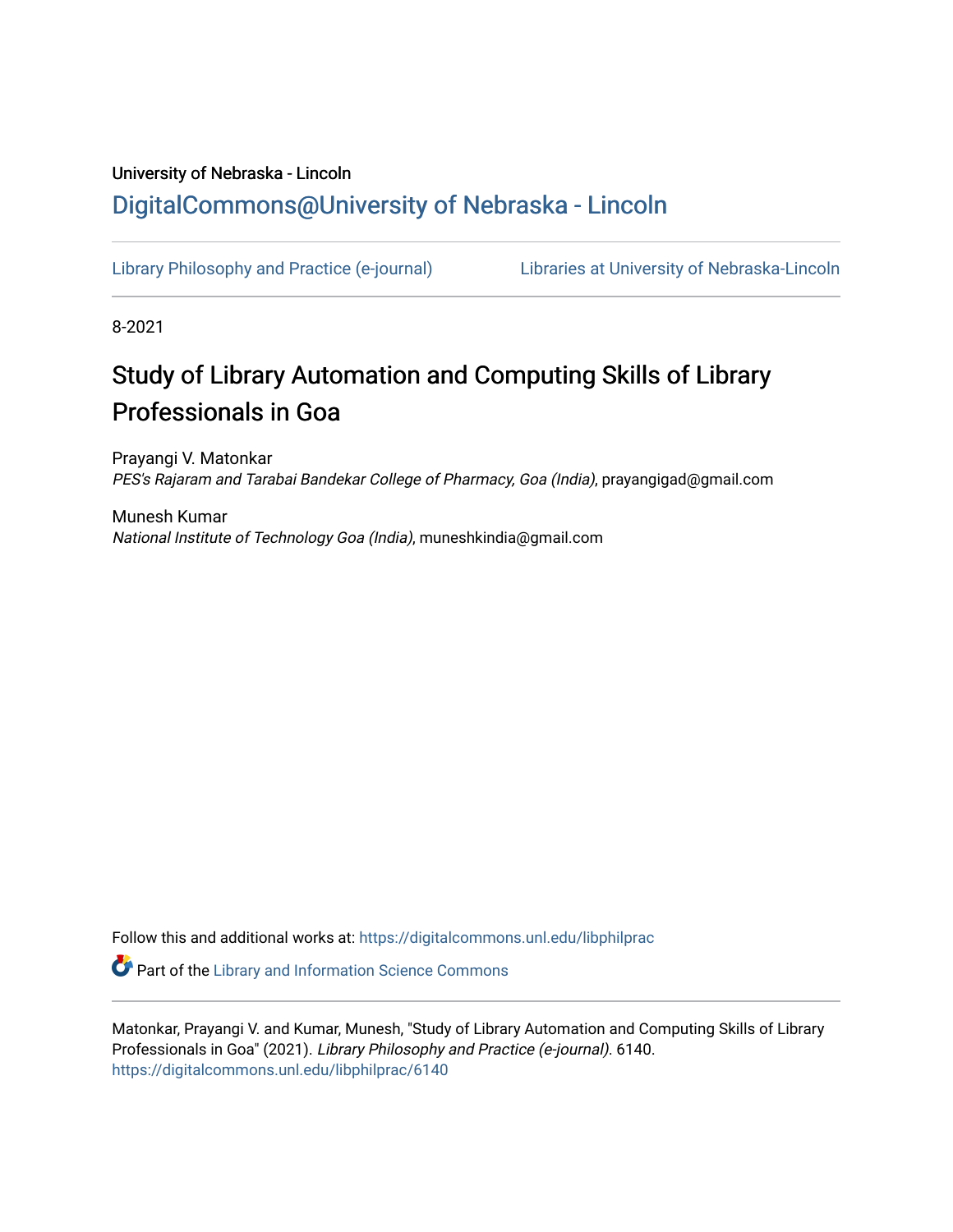## **Study of Library Automation and Computing Skills of Library Professionals in**

**Goa**

**[Prayangi V.](https://prayangislibrary.wordpress.com/) Matonkar** Library PES's Rajaram and Tarabai Bandekar College of Pharmacy, Goa (India) ORCID: https://orcid.org/0000-0002-1128-7516 Email ID: [prayangigad@gmail.com](mailto:prayangigad@gmail.com)

> **Munesh Kumar** Central Library National Institute of Technology Goa (India) Email ID: muneshkindia@gmail.com

#### **Abstract**

Computers have become an essential part of our daily lives. With computers' help, one can perform various tasks related to analysing, computing, and publishing tasks more efficiently. Software and computing software programs support library services in dealing with the users' needs and demands for knowledge. With the advent of advanced library software for automation and digital preservation of knowledge, libraries worldwide have transformed the services from manual to automated. There are various software and solutions available for reading and reference. This research work tries to various collect data and insights on automation, library professionals' skills in handling the computer technologies, educational background of the library profession and their contribution, tools, and technologies used and implemented by libraries, important factors for change, hindrance, and other stagnating factors playing a critical role in the automation and skill development in the state of Goa of India.

**Keywords:** Library and Information Science, Automation, Computer Software, Library Automation, Digital Library, Computing Skills, Literacy, Goa.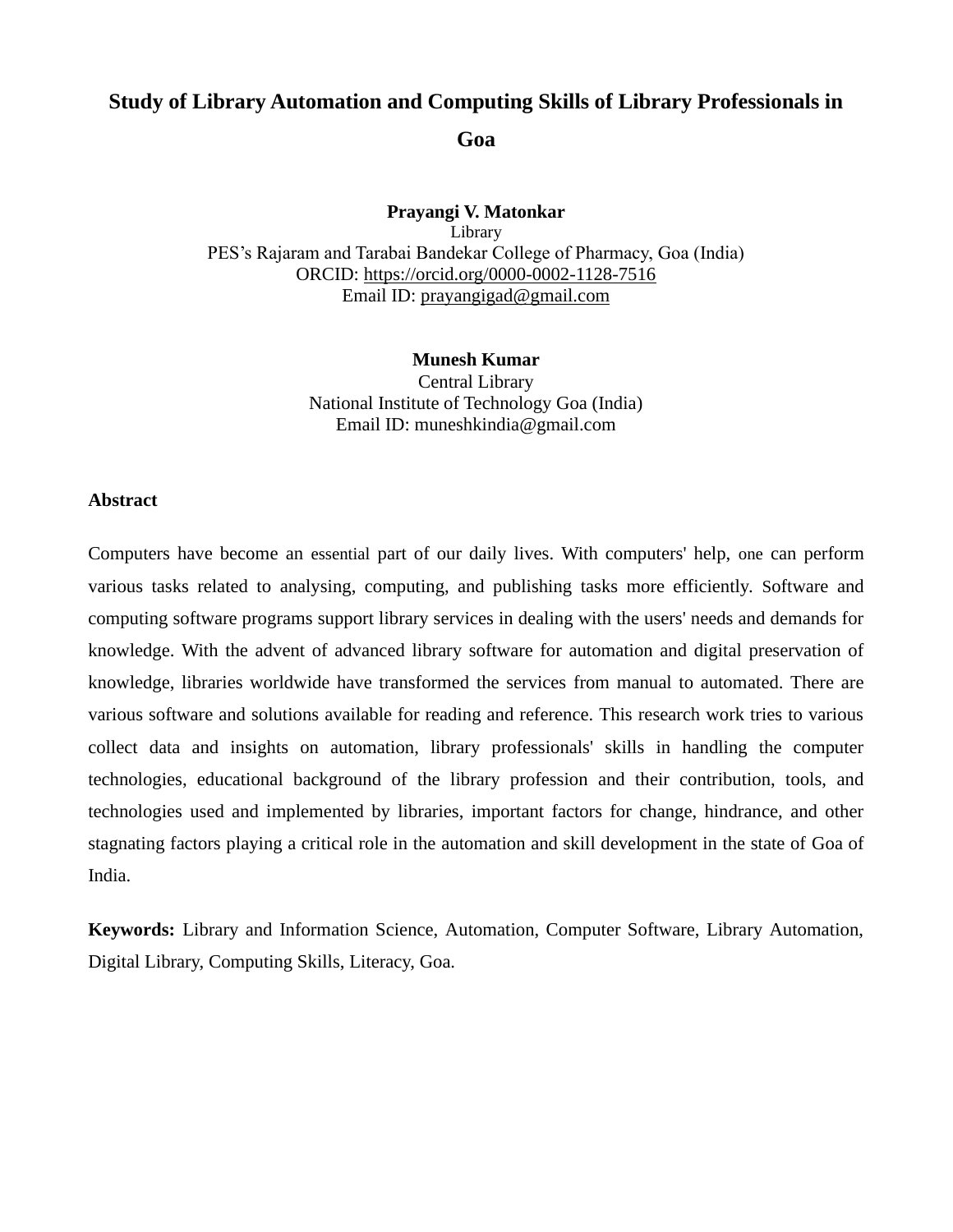#### **Introduction:**

Information and Communication Technology (ICT) is defined as a diverse set of technological tools and resources used to communicate, and to create, organize, store and disseminate information(Mahanta, 2016). It provides access to information through telecommunications(Seema & Pillai, 2014). ICT has drastically changed the entire human activities including library and information science field (Bansode  $&$  Viswe, 2015). In the repaid computing technology growth it has become essential to handle these technologies efficiently. It is a challenge for library professionals to provide precise and authentic information on time to its users. With the proliferation of information, selection of quality content is become a major issue in the world(Bansode & Viswe, 2015). The Internet and ICT has helped users to get access to huge information and has completely changed the philosophy of serving the user (Okon & Ogbodo, 2014)

Advancement of computer and Internet has enabled libraries to provide both various electronic and ICT based information services(Bajpai & Madhusudhan, 2019). It has changed the way information is acquired, processed, organized, stored, retrieved, and disseminated. ICTs have become essential or indispensable tools in library operations(Chiemeka, 2015). Productivity and efficiency of library services has been improved and ICT has helped in providing quality information to users like sharing of resources among institutes through consortium formation(Mahanta, 2016). Librarians are the link between information resources and user's need, therefore librarians must be well-familiarized with Information and Communications Technologies, and possess computing skills (Chiemeka, 2015). It is mandatory for the librarians to have knowledge of computer and various software required in the library functioning. Along with academic and professional qualifications, librarians are expected to have software and computing skills. (Sankari & Chinnasamy, 2014). Library Professionals should continuously update their knowledge and acquire more skills, learn new software so that they never become outdated.(C & Kumar, 2016). Librarian can undertake additional training to augment the traditional skills so as to develop competency in ICT use and to provide advanced library services (Thanuskodi, 2013). In a nut shell there is a need for creative, technology friendly and flexible librarians who can adapt to ever changing technology and has good skills to manage libraries (Adeyoyin, 2005). As the technology grow challenges to manage them in library functions increases parallelly. Library Science subject comprises of two major area, teaching and managing libraries. Teaching of library science subject is pillar and base of all motivation and innovation. Learning is key in the professional development. Implementing technologies in libraries become easy and friendly once it is learned and well understood about the concept and fundamentals. This article comprises a survey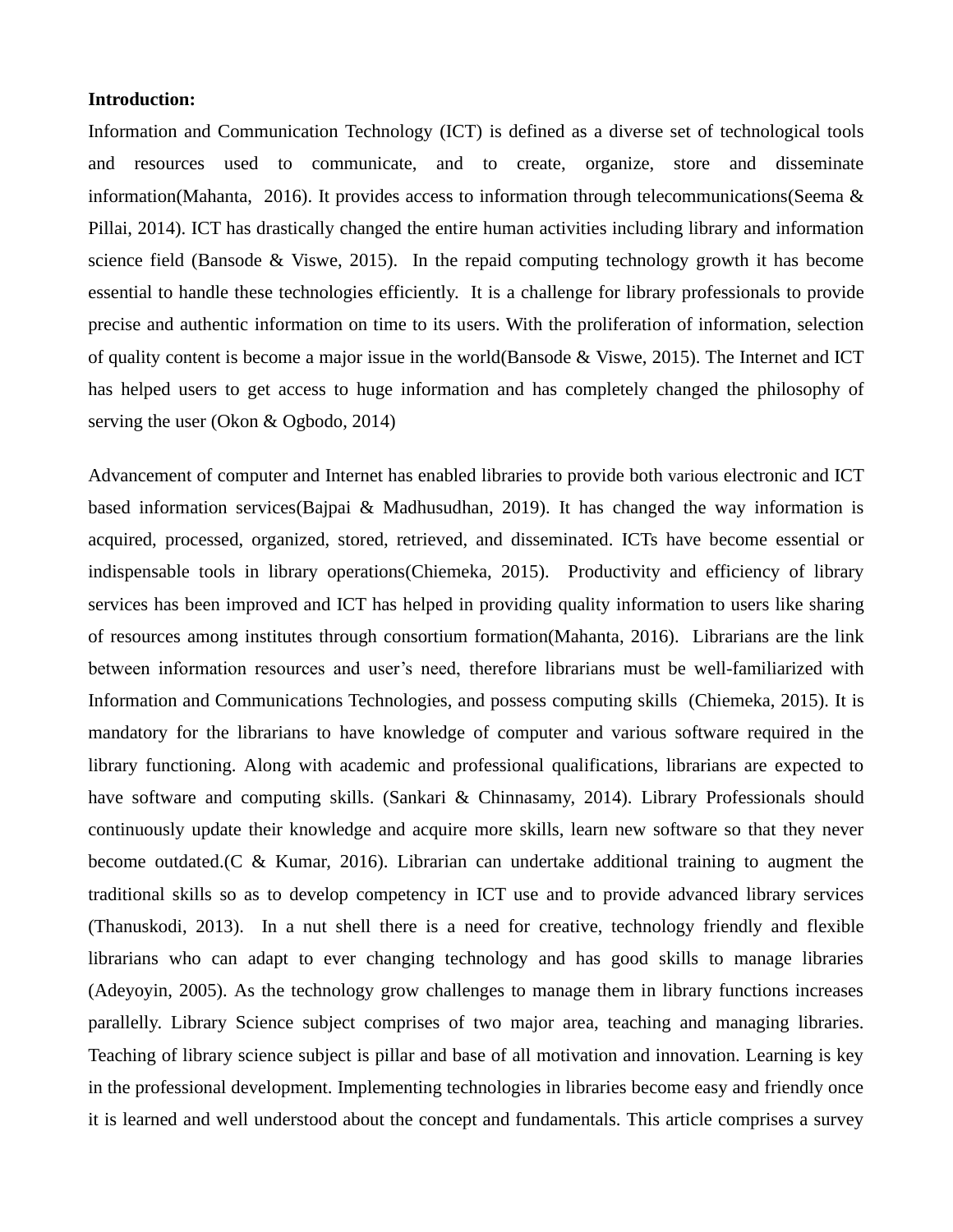and study which aimed to figure out the grey area where to efforts are to put up for both development of libraries and library professional

#### **Literature Review:**

Computing and information technology has significantly modified the living of human being by enhancing knowledge and traditional practices. Despite the ample evidence of software adoption in the local libraries, none of the studies found measuring software adoption and development. Hence, there is a lack of literature on this theme. In other words, there are no exact research publications found on the Goa region for software adaptability and software learning trends. Periphery, the work and development scope in this area, is tried to study and analyse the existing research publication and literature. A general observation is that all the study mostly recommends the list of software and set of skills and knowledge to be acquired by the library professionals to deliver benchmark services to the user community. In a general study (Usman  $& V, 2018$ ) found that the professional development depends on skill development and upgradation of technological knowledge. This way library professional can serve their responsibilities in more efficient ways. A study done by (Haneefa, K, 2016) reveals the psychological attitude towards the adoption of OSS technology. majority are found in positive attitude many are found negative attitude because of the technical difficulties faced during the implementation and use of OSS. This study recommends to acquire the knowledge of appropriate technology depending upon the organizations needs. Apart from the Indian region studies, we found the similar studies done across the globe. A Nigerian study done by (Ajala & Ayankola, 2012) revels the evidence challenges and frustration of software adoption in Nigerian libraries. The result shows, libraries in Nigeria passed through the various stages of automation and they failed in the proper execution so most of the libraries in Nigeria is practicing the study of software, and most of the libraries are trying to build the application of their requirement. Study of the (Chigwada, 2018) shows the picture of trends and factor behind the adoption of open source software in developing countries on how these libraries migrated from manual work to an automated work, selection and implementation of software.This study talks about the problems in implementation of open source software and recommends skill enhancement and learn coding. An interesting research done on encouraging continuous learning by (Decker, 2017) which talks about various innovating set of skills required to run the business. This paper talks about the various issues surrounding professionals and ways of disappearance of conventional roles of librarians and impact on users.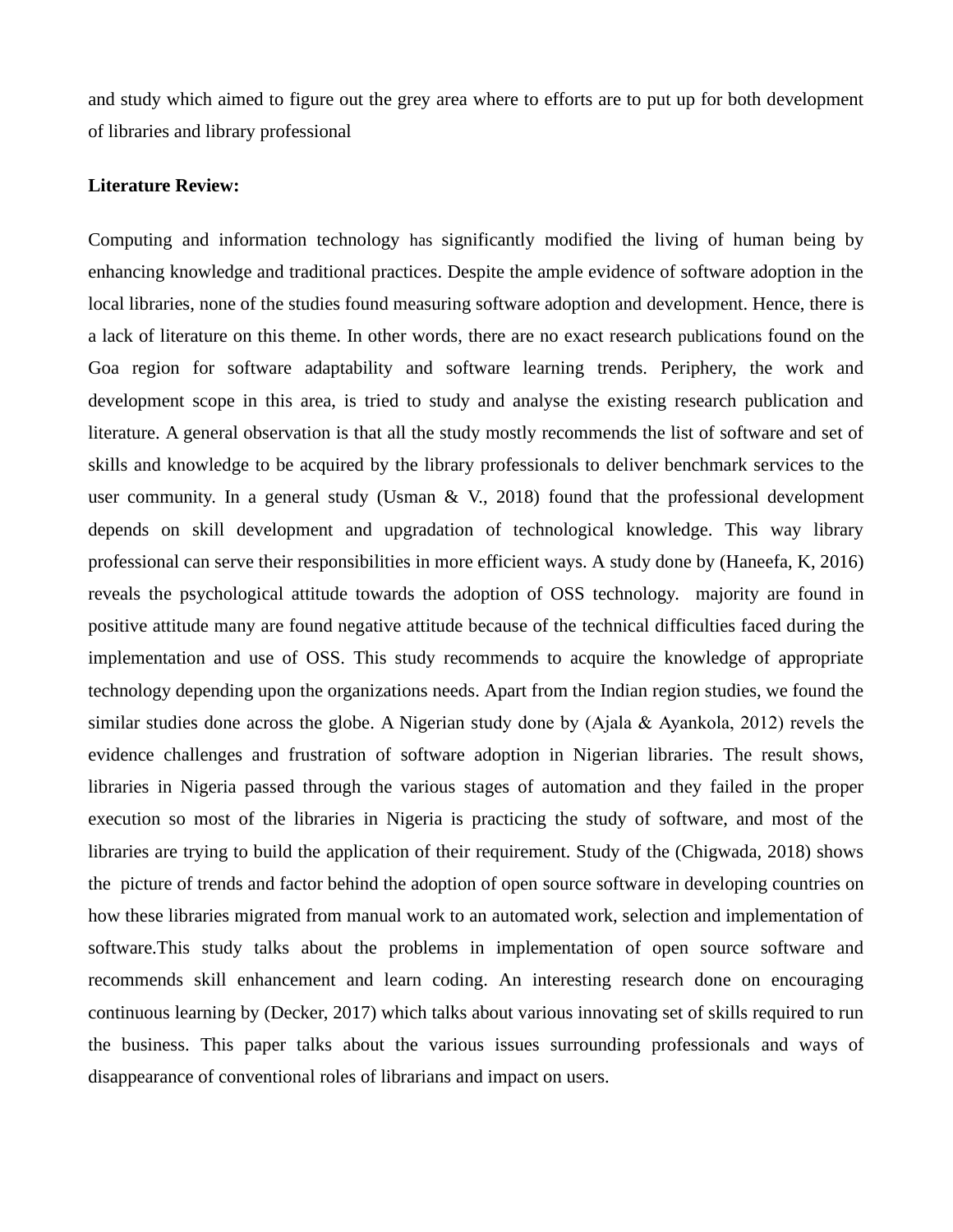#### **Statement of the Problem**

With the knowledge obtained from literature reviews and idea accumulated by reference of the similar literature the problem can be formulated like there is a continuous need to growth the personal and professional knowledge to remain a brighter star in the subject area. Continuous learning is the key to the effective library services. Librarians should always explore the new development in the existing knowledge, tools, technology and process.

#### **Objectives**

The main aim of the research problem is to ascertain the ICT skills among LIS professionals in Goa. Following are the objectives of the present study:

- 1. To know the use of computer software in the libraries of the State of Goa
- 2. To know the development of libraries in the ICT area
- 3. To know the ICT-based knowledge and computer literacy of various library professionals working in the different libraries at different positions.
- 4. To identify the skills for managing the needs for automation in library services
- 5. To find out constrains in acquiring ICT Skills among the LIS professionals in Goa.
- 6. To find the scope of learning and acquiring computer technology related knowledge by the library professionals.

#### **Scope and Limitation of the Study:**

Since this study aims to study the software adaptability and ICT based knowledge of library professionals in the state of Goa hence it was tried to get the samples from across the colleges, institutions, university and the department. The study covers the LIS professionals in state of Goa. The LIS Professional includes the Librarians at various levels and all other library staffs of the colleges in Goa, and also teachers from Department of Library and Information Science, Goa University. Data are collected from the institutes of national importance established in the state.

#### **Research Methods**

This study has carried out by using online questionnaire designed on Google forms to collect the Primary Data from the LIS professionals. The study has covered LIS professionals from all the colleges, institutions and university in the State of Goa.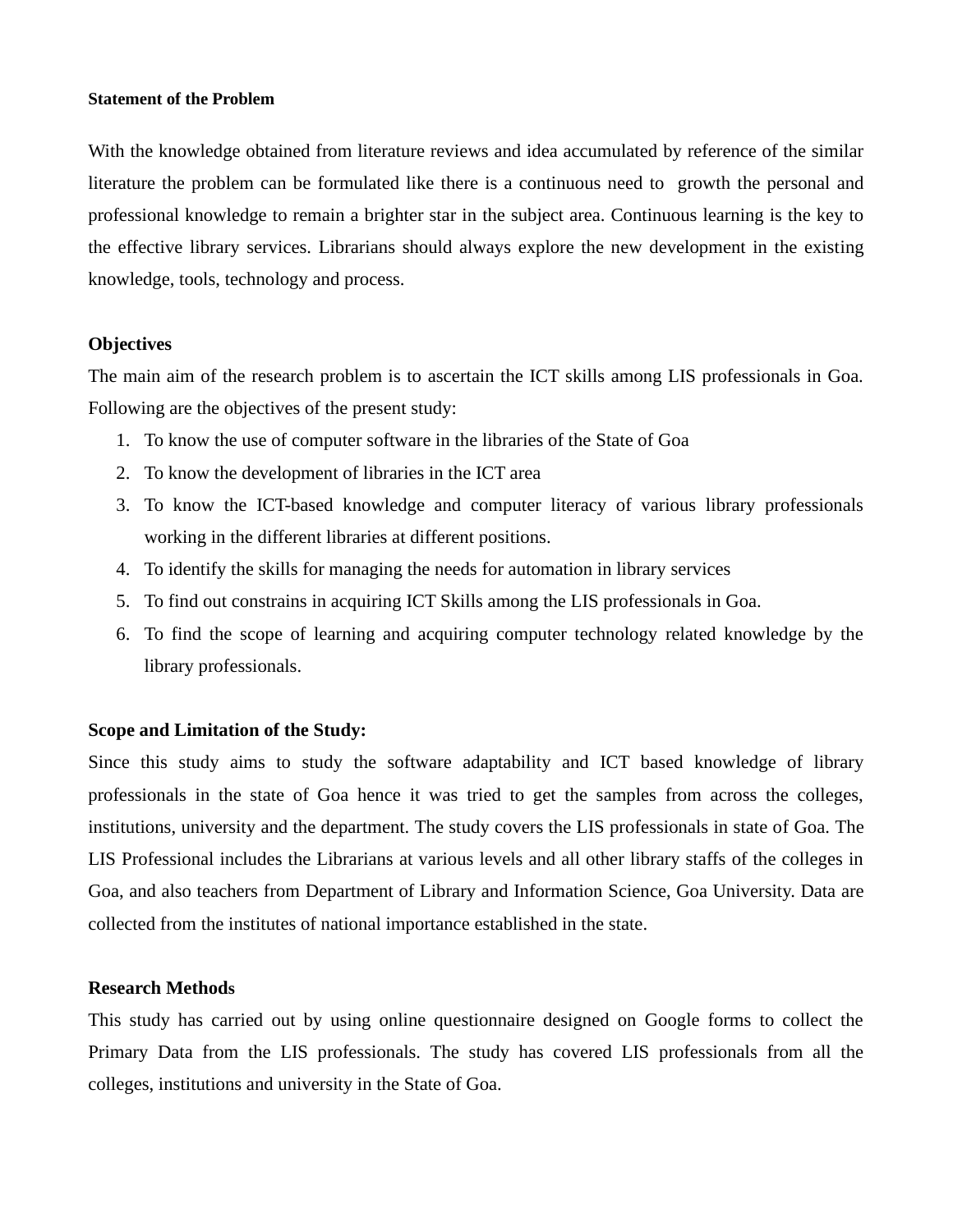#### **Sample, Size and Collection of Data**

Goa is the smallest state of India and has only one state university, Goa University apart from Goa University, two autonomous public technical and research universities – NIT (National Institute of Technology since 2010) and IIT (Indian Institute of Technology since 2015) temporarily functioning from the campus of Goa Engineering College. Goa also has Birla Institute of Technology and Science, Pilani – Goa Campus which is a private deemed university. There are 32 general education colleges and 30 professional colleges affiliated to the Goa University. These affiliated colleges include five engineering colleges, one medical college and other professional colleges offering pharmacy, architecture, dentistry, fine arts, nursing, law, etc along with numerous general education colleges offering arts, commerce, and science. Sample of this study include library professionals form all the 68 educational institutions in the state. A survey questionnaire was designed on Google Form and was emailed to all professionals of colleges under study. Data collection was carried out from October 2020 to February 2021. Out of 68 institutions, professionals from 57 institutions replied to the questionnaire. These professionals include, Professors, Librarian, College Librarians(at the Grades), Institute Librarians, Library Assistants and Attendants. Detailed analysis of collected data is explained in following section.

#### **Interpretation and Analysis of Data**

In this study simple statistical method and techniques has applied to analyse the collected data.

#### **Gender and Age wise Distribution of Respondents**

| <b>Age Group</b> | <b>Male</b> | Female | Total no. of<br><b>Respondents</b> | Percentage $(\% )$ |
|------------------|-------------|--------|------------------------------------|--------------------|
| 20-30            | 11          | 24     | 35                                 | 49.29              |
| $31-40$          |             | 9      | 14                                 | 19.71              |
| $41-50$          | 11          | 4      | 15                                 | 21.12              |
| $51-60$          | 3           | 4      | ⇁                                  | 9.85               |
| Total            | 30          | 41     | 71                                 | <b>100</b>         |

Table 1: Gender and Age wise distribution  $(N= 71)$ 

**Observations:** It is clear from the table 1, out of total respondents 57.74 % were males, and remaining were females (42.25 %). Age wise distribution shows that majority, 35 (49.29%) were in the age group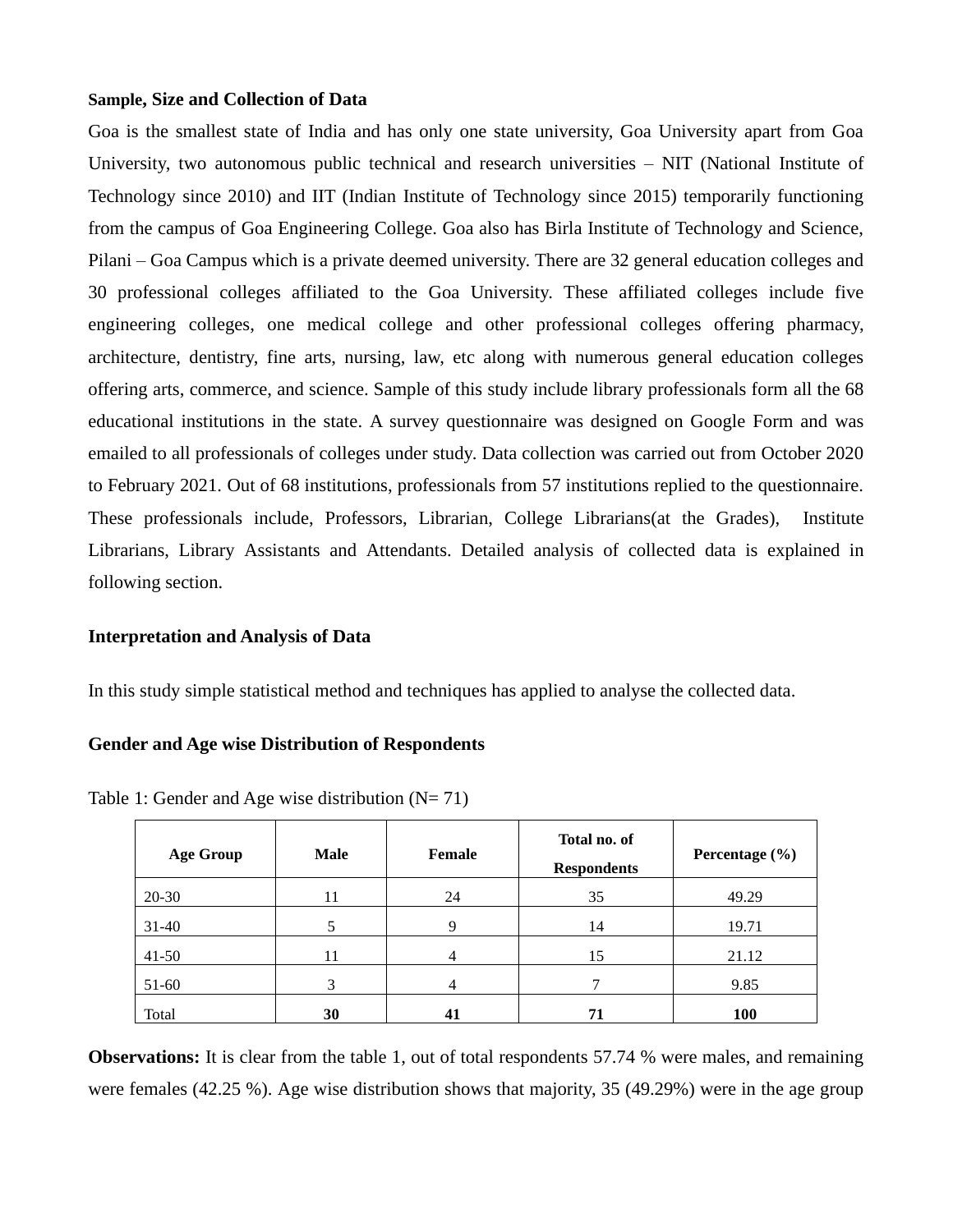of 23-30. We have very few 7 (9.85%) in the age group of 51-60. This shows that most library professionals working in colleges are young.

## **Designation of the Professionals**

Researcher wanted to know about the different designations given to library professionals in colleges. Designations data provided by professionals is given in the table no 2

| <b>Designation</b>         | <b>Total no of Respondents</b> | Percentage (%) |
|----------------------------|--------------------------------|----------------|
| <b>Assistant Professor</b> | 3                              | 4.22           |
| Library Officer            |                                | 1.40           |
| Librarian                  | 41                             | 57.74          |
| Assistant Librarian        | 2                              | 2.81           |
| Librarian Grade I          | 7                              | 9.85           |
| Librarian Grade II         | 1                              | 1.40           |
| Librarian Grade III        | 5                              | 7.04           |
| Library Assistant          | 6                              | 8.45           |
| Junior Library Assistant   |                                | 1.40           |
| Library Attendant          | 4                              | 5.63           |

**Table 2:** Designation

**Observations:** It is clear from Table 2 that we can find 10 designations for library professional in colleges under study. Majority of the respondents (57.74%) are librarians. Remaining 42.26% consist of Assistant professor (4.22%), Library officer (1.40%), Assistant Librarian (2.81%), Librarian Grade I (9.85%), Librarian Grade II (1.40%), Librarian Grade III (7.04%), Library Assistant (8.45%), Junior Library Assistant (1.40%) and Library Attendant (5.63%).

## **Basic Academic Qualification:**

Respondents were inquired about their basic academic qualification before joining the library. It is clearly shown in Table 3, 76.6% of LIS professionals hold the Graduation, and while 14.8% hold the Post Graduation degree and 8.6% have other qualification before joining the library.

Table 3: Basic Academic Qualification:

| <b>Basic Academic Qualification</b> | <b>No of Respondents</b> | Percentage $(\% )$ |
|-------------------------------------|--------------------------|--------------------|
|                                     |                          |                    |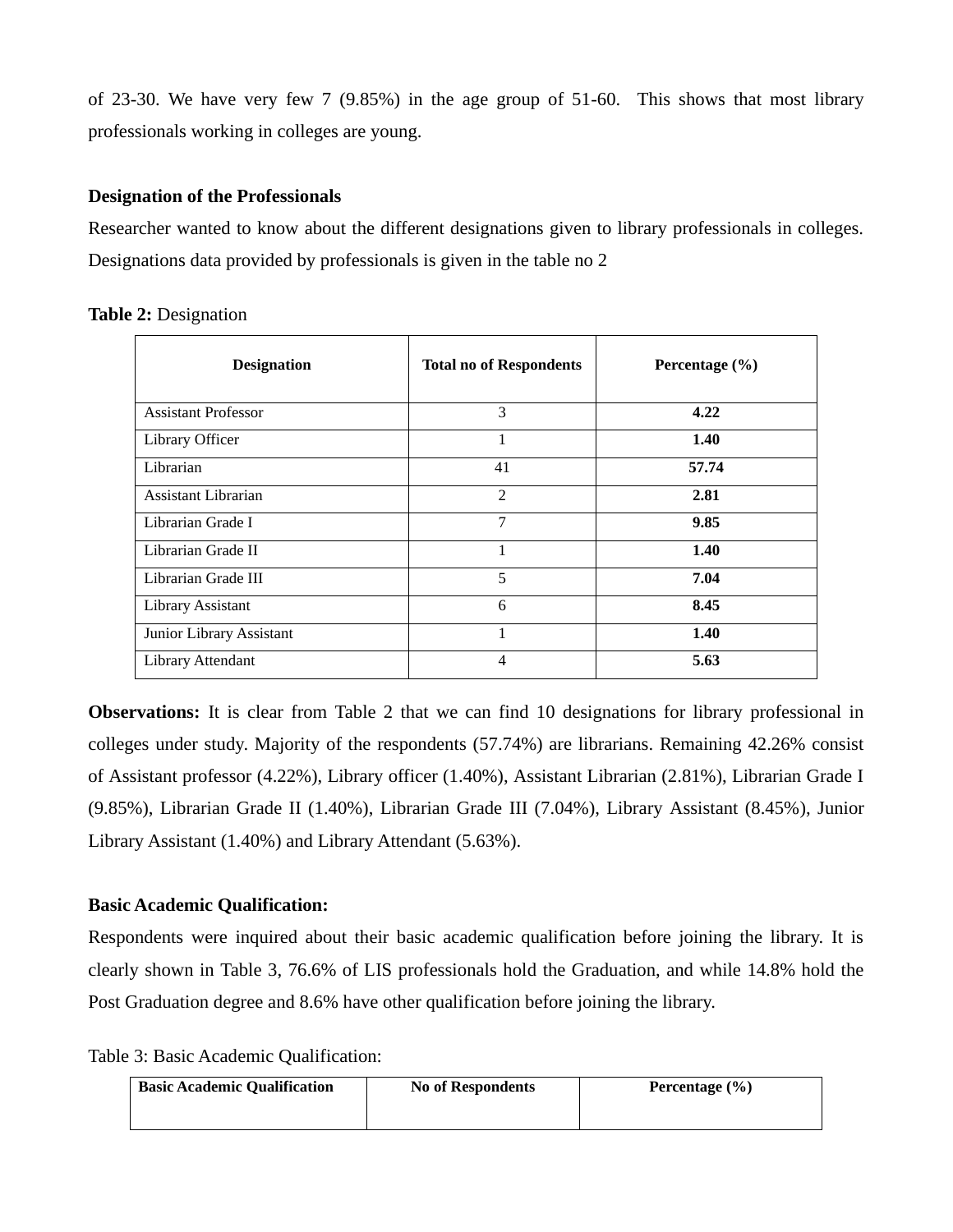| <b>BA</b>   | 26 | 32.1 |
|-------------|----|------|
| <b>BSc</b>  | 11 | 13.6 |
| <b>BCom</b> | 25 | 30.9 |
| MA          |    | 6.2  |
| MSc         |    | 1.2  |
| MCom        | 6  | 7.4  |
| Other       |    | 8.6  |

## **Professional qualification**

The related data of the professional qualification is given in Table 4.

Table 4: Professional Qualification

| <b>Professional Qualification</b> | <b>No of Respondents</b> | Percentage $(\% )$ |
|-----------------------------------|--------------------------|--------------------|
|                                   |                          |                    |
| BLISC.                            | 69                       | 97.18              |
| <b>MLIS</b>                       | 67                       | 94.36              |
| M.PHIL                            | 6                        | 8.45               |
| <b>PHD</b>                        | q                        | 12.67              |
| None                              | 2                        | 2.81               |

**Observations:** It is clear from Table 4 that the majority of the LIS professionals 97.18% in the colleges had B.L.I.Sc degree, while 94.36 % had Master in Library and Information Science (M.L.I.S.) degree. The higher qualification degrees of Ph.D. were acquired by 12.67% and M. Phil. in Library and Information Science were acquired by 8.45%. Remaining 2.81% of LIS professionals have not done any Library and information science course.

## **Qualifying Exam passed by the LIS Professionals**

Table 5: Qualifying Exam passed by the LIS Professionals

| <b>Qualifying Exam passed</b> | <b>No of Respondents</b> | Percentage $(\% )$ |
|-------------------------------|--------------------------|--------------------|
| <b>NET</b>                    | 13                       | 18.30              |
| <b>SET</b>                    | O                        | 8.45               |
| NET and SET                   | 10                       | 14.08              |
| None                          | 42                       | 59.15              |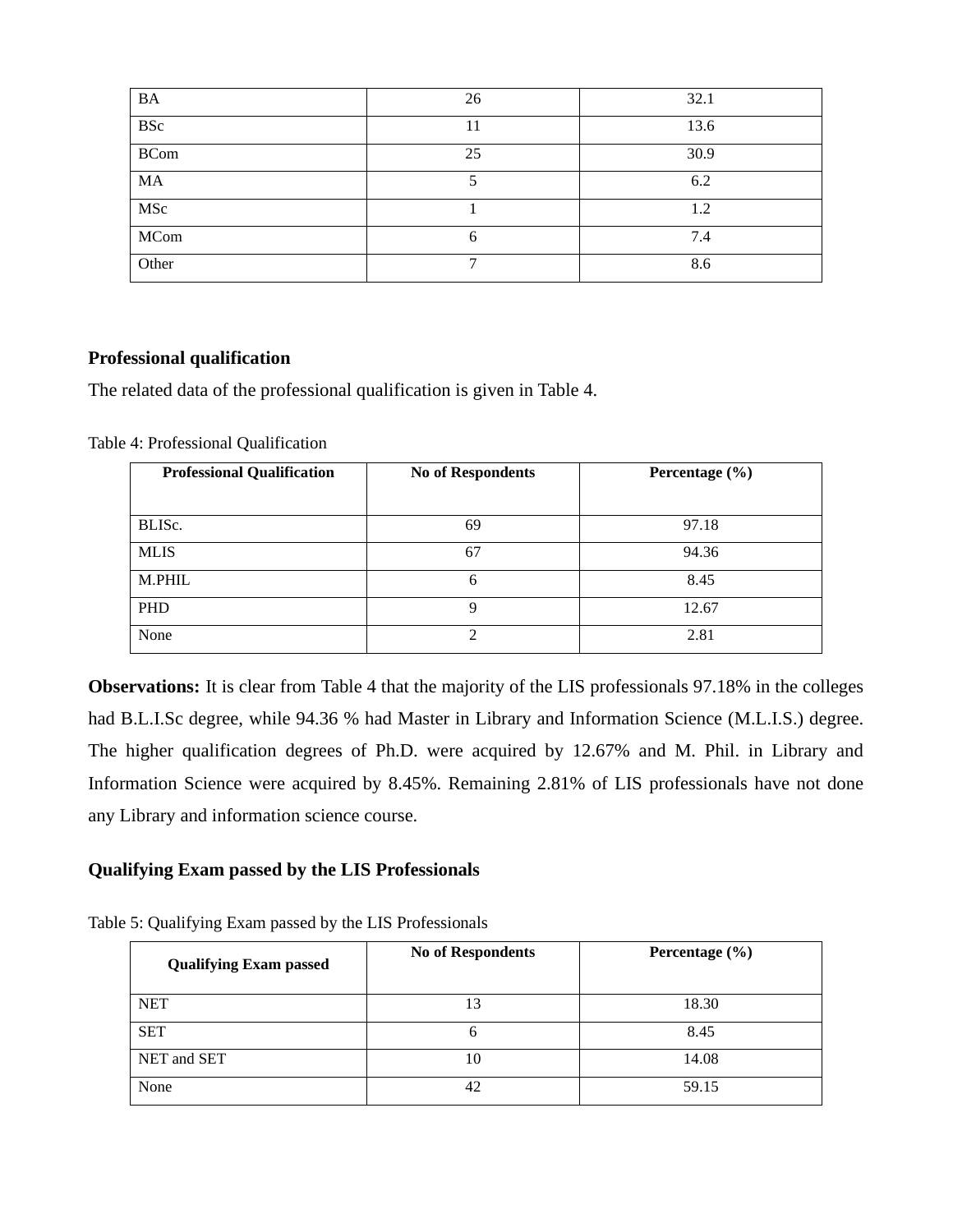**Observations:** Table 5 shows that 59.15% of the respondents were unable to clear any sort of qualifying exam. Only 18.30% of respondents had cleared National Eligibility Test (NET) exam, 8.45% have cleared State Eligibility Test (SET) exam and 14.08% have cleared both NET and SET exam. So in total, 40.85% of LIS professionals were able to clear qualifying exams.

#### **Total Working Experience**

The professional working experience of the respondent was asked in the questionnaire. From the response received, it is apparent that the total working experience of LIS professionals ranges from 1-5 years to more than twenty six years. In order to tabulate all the related data, the total working years have been represented into four groups as shown in the Table No 6.

**Table 6**: Total Working Experience

| <b>Working Experience (Years)</b> | <b>No of Respondents</b> | Percentage $(\% )$ |
|-----------------------------------|--------------------------|--------------------|
| $1-5$                             | 38                       | 53.52              |
| $6 - 15$                          | 14                       | 19.71              |
| $16-25$                           |                          | 15.49              |
| Above 26                          | 8                        | 11.26              |

**Observations:** Table 6 shows that 53.52% LIS professionals have an experience of 1-5 years. It is followed by 19.71% respondents who have 6-15 years of experience. There are 15.49% respondents who fall in the category of 16 years to 25 years of experience and 11.26% respondents have the experience of more than 26 years.

## **Awareness of ICT based applications**

Table 7: Awareness of ICT based applications

|                                 | <b>Number of Respondents</b> |                  |             |                         |                          |  |
|---------------------------------|------------------------------|------------------|-------------|-------------------------|--------------------------|--|
| <b>ICT</b> based Applications   | <b>Excellent</b>             | Above<br>average | Average     | <b>Below</b><br>Average | <b>Extremely</b><br>Poor |  |
| <b>Operating System Windows</b> | 23 (32.39%)                  | 25 (35.21%)      | 19 (26.76%) | $1(1.40\%)$             | 3<br>$(4.22\%)$          |  |
| <b>Operating System Linux</b>   | $1(1.40\%)$                  | 12 (16.90%)      | 31 (43.66%) | 16                      | 11                       |  |
|                                 |                              |                  |             | (22.53%)                | $(15.49\%)$              |  |
| MS office package               | 24 (33.80%)                  | 31 (43.66%)      | 14 (19.71%) | $\theta$                | $(2.81\%)$<br>2          |  |
| <b>Graphic Designing</b>        | 6(8.45%)                     | 9(12.67%)        | 29 (40.84%) | 17                      | 10 (14.08%)              |  |
|                                 |                              |                  |             | $(23.94\%)$             |                          |  |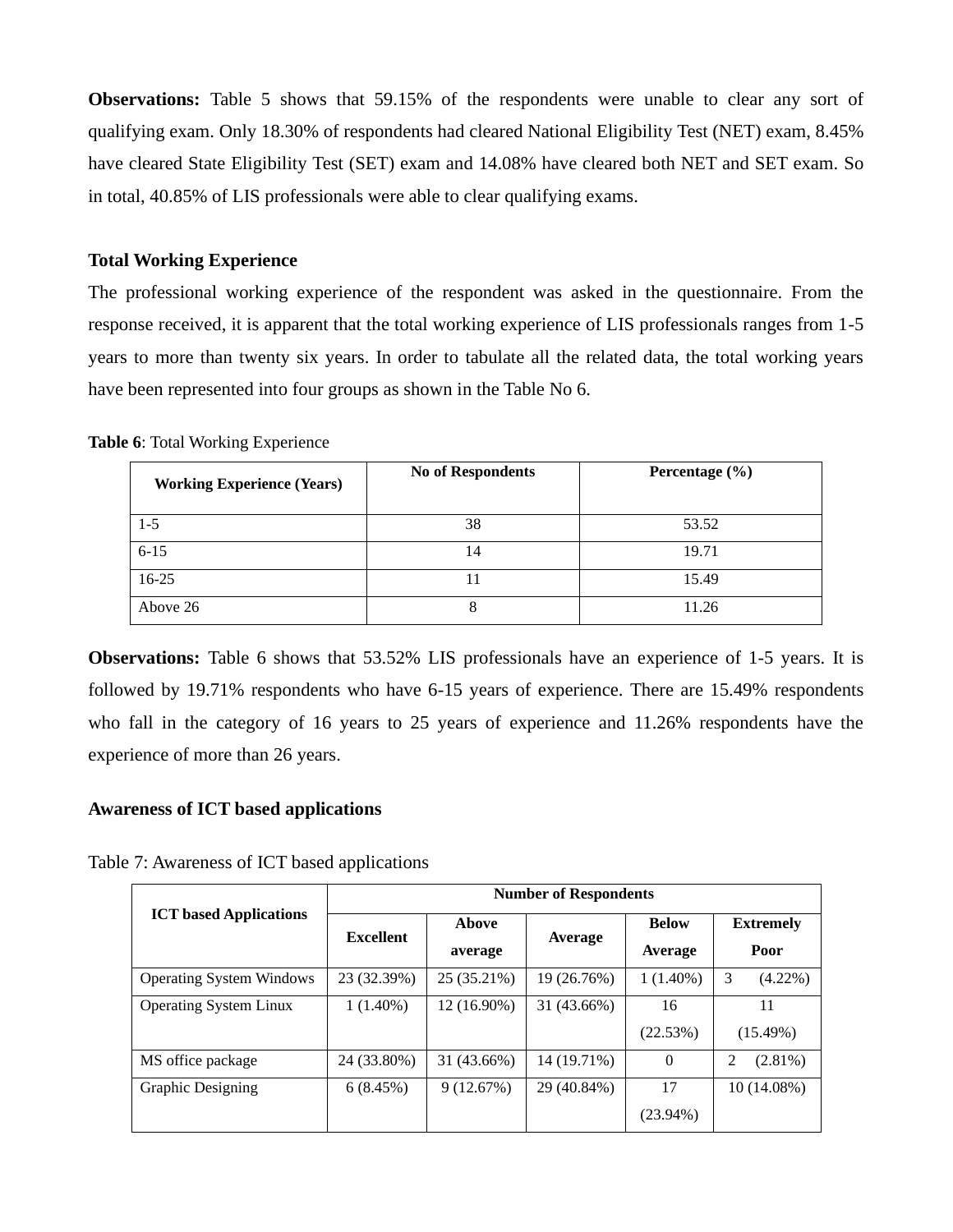| Web page Designing               | 6(8.45%)    | 16 (22.53%) | 32 (45.07%) | 11          | $(8.45\%)$<br>6 |
|----------------------------------|-------------|-------------|-------------|-------------|-----------------|
|                                  |             |             |             | (15.49%)    |                 |
| Installation and                 | $5(7.04\%)$ | 19 (26.76%) | 29 (40.84%) | 13          | $(7.04\%)$      |
| <b>Customization of Software</b> |             |             |             | $(18.30\%)$ |                 |
| Database management              | 10 (14.08%) | 16 (22.53%) | 36 (25.56%) | $5(7.04\%)$ | $(5.63\%)$<br>4 |
| System                           |             |             |             |             |                 |
| RFID Technology                  | $5(7.04\%)$ | 9(12.67%)   | 36 (50.70%) | 9(12.67%)   | 12 (16.90%)     |
| <b>Barcode Technology</b>        | 19 (26.76%) | 24 (33.80%) | 23 (32.39%) | $3(4.22\%)$ | 2(281%)         |

**Observations:** Table 7 presents the respondents' level of knowledge in ICT based applications. It is found from the table that the respondents possess excellent level of awareness in using MS Office package (33.80%), Windows (32.39%) and barcode technology (26.76%) respectively. Overall awareness of ICT based applications in professional is average.

#### **Awareness of Library Automation Software**

Table 8 shows the level of awareness of library automation software among the library professionals. Out of 71 respondents, (28.16 %) respondents seem to have excellent knowledge of NewGenLib. Awareness of LIBSYS software is (52.94%) followed by SOUL (45.10%). Results shows that most professionals are aware of library automation software NewGenLib followed by KOHA. The professionals expressed their skills as extremely poor in EVERGREEN (22%), SOUL (15%), LIBSYS (14 %) respectively. It is clearly visible that professionals have average knowledge about library automation software.

| <b>Library Automation</b> | <b>Number of Respondents</b> |             |              |                 |                  |  |  |
|---------------------------|------------------------------|-------------|--------------|-----------------|------------------|--|--|
| <b>Software</b>           | <b>Excellent</b>             | Above       | Average      | <b>Below</b>    | <b>Extremely</b> |  |  |
|                           |                              | average     |              | Average         | Poor             |  |  |
| <b>LIBSYS</b>             | 7(9.85%)                     | 9(12.67%)   | $26(36.6\%)$ | 15 (21.12%)     | 14 (19.71%)      |  |  |
| <b>SOUL</b>               | 4(5.63%)                     | $5(7.04\%)$ | 28 (39.43%)  | 19 (26.76%)     | 15 (21.12%)      |  |  |
| <b>KOHA</b>               | 14 (19.71%)                  | 24 (33.80%) | 21 (29.57%)  | 8 (11.26%)      | $(5.63\%)$<br>4  |  |  |
| NewGenLib                 | 20 (28.16%)                  | 18 (25.35%) | 24 (33.80%)  | 7<br>$(9.85\%)$ | $(2.81\%)$<br>2  |  |  |
| Evergreen                 | $1(1.40\%)$                  | 8 (11.26%)  | 19 (26.76%)  | 21 (29.57%)     | 22 (30.98%)      |  |  |
| E- Granthalaya            | 23 (32.39%)                  | 18 (25.35%) | 14 (19.71%)  | 8 (11.26%)      | 8 (11.26%)       |  |  |

**Table 8:** Awareness of Library Automation Software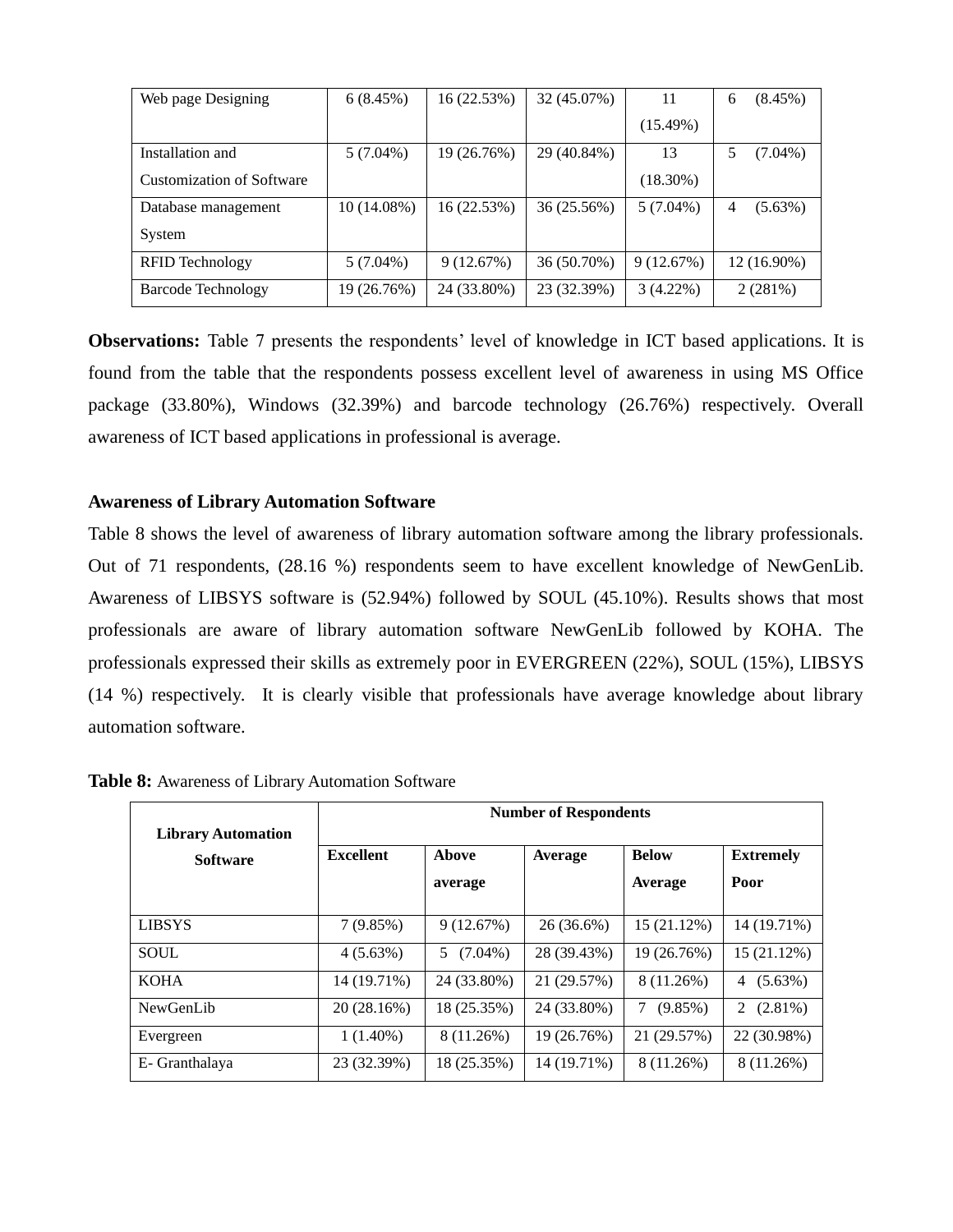## **Awareness of Digital Library Software**

|                                 | <b>Number of Respondents</b> |             |             |             |             |
|---------------------------------|------------------------------|-------------|-------------|-------------|-------------|
| <b>Digital Library Software</b> | Excellent                    | Above       | Average     | Below       | Extremely   |
|                                 |                              | average     |             | Average     | Poor        |
|                                 |                              |             |             |             |             |
| <b>DSpace</b>                   | 14 (19.71%)                  | 21 (29.57%) | 20 (28.16%) | 12          | $4(5.63\%)$ |
|                                 |                              |             |             | $(16.90\%)$ |             |
| Fedora                          | $1(1.40\%)$                  | 2(2.81%)    | 20(28.16%)  | 31          | 17 (23.94%) |
|                                 |                              |             |             | $(43.66\%)$ |             |
| E-Print                         | $2(2.81\%)$                  | 6(8.45%)    | 23 (32.39%) | 25          | 15(21.12%)  |
|                                 |                              |             |             | $(35.21\%)$ |             |
| Greenstone                      | $10(14.08\%)$                | 15 (21.12%) | 16 (22.53%) | 19          | 11 (15.49%) |
|                                 |                              |             |             | (26.76%)    |             |

Table 9: Awareness of Digital Library Software

**Observations:** The level of knowledge of digital library software among the library professionals is illustrated in Table 9. It is clear from the table that most of the library professionals have more skill in D-Space software. The skills are below average level in the use of other digital library software such as Greenstone (26.76%), E-Print (35.21%) and Fedora (43.66%). About 23.94 % professionals expressed that they are extremely poor in the use of Fedora digital library software. Table 9 shows that the overall level of awareness of digital library software is below average.

## **Skills for Managing Electronic Resources**

|                                       |             | <b>Number of Respondents</b> |             |              |                |  |
|---------------------------------------|-------------|------------------------------|-------------|--------------|----------------|--|
| <b>Skills for Managing Electronic</b> |             |                              |             |              |                |  |
| resources                             | Excellent   | Above                        | Average     | <b>Below</b> | Extremely      |  |
|                                       |             | average                      |             | Average      | Poor           |  |
| Use of OPAC                           | 36          | 22 (30.98%)                  | 11 (15.49%) | 2(2.81%)     | $\overline{0}$ |  |
|                                       | $(50.70\%)$ |                              |             |              |                |  |
| Library Website                       | 31          | 22 (30.98%)                  | 16 (22.53%) | 2(2.81%)     | $\Omega$       |  |
|                                       | $(43.66\%)$ |                              |             |              |                |  |
| E-Books                               | 26          | 25 (35.21%)                  | 18 (25.35%) | $\Omega$     | $2(2.81\%)$    |  |
|                                       | $(36.61\%)$ |                              |             |              |                |  |
| <b>Online Journals</b>                | 28          | 21 (29.57%)                  | 19 (26.76%) | $1(1.40\%)$  | $2(2.81\%)$    |  |
|                                       | (39.43%)    |                              |             |              |                |  |
| Online databases                      | 25          | 22 (30.98%)                  | 16 (22.53%) | $5(7.04\%)$  | $3(4.22\%)$    |  |
|                                       | $(35.21\%)$ |                              |             |              |                |  |

Table10: Skills for Managing Electronic Resources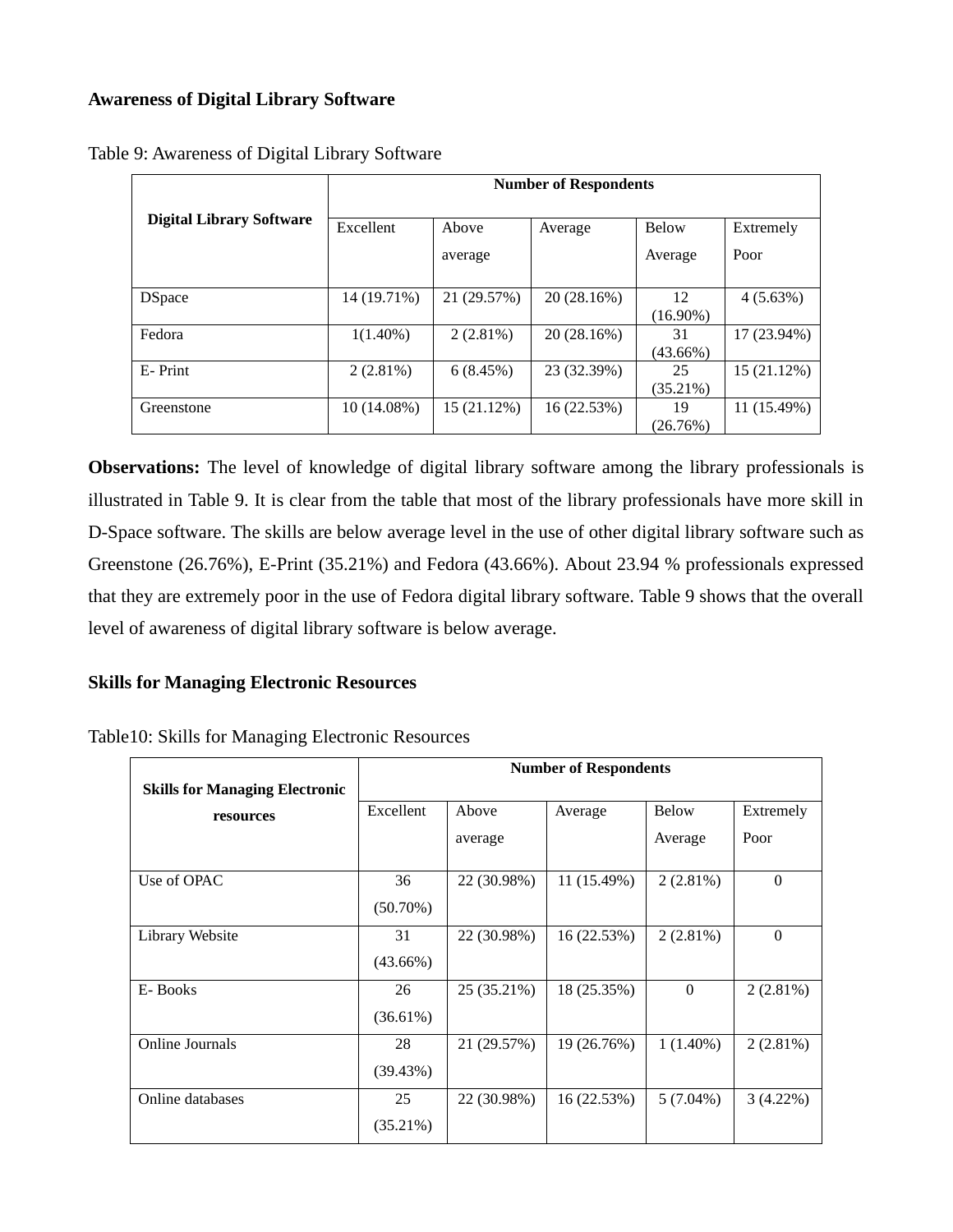| Electronic Theses and   | 21          | 24 (33.80%) | 18 (25.35%) | 6(8.45%)    | $2(2.81\%)$ |
|-------------------------|-------------|-------------|-------------|-------------|-------------|
| <b>Dissertations</b>    | (29.57%)    |             |             |             |             |
| <b>Subject Gateways</b> | 14          | 21 (29.57%) | 25 (35.21%) | 6(8.45%)    | $5(7.04\%)$ |
|                         | (19.71%)    |             |             |             |             |
| Open Access Journals    | 26          | 18 (25.35%) | 25 (35.21%) | $\theta$    | 2(2.81%)    |
|                         | $(36.61\%)$ |             |             |             |             |
| <b>Library Networks</b> | 20          | 21 (29.57%) | 24 (33.80%) | $3(4.22\%)$ | $3(4.22\%)$ |
|                         | (28.16%)    |             |             |             |             |
| Library Consortium      | 17          | 17 (23.94%) | 29 (40.84%) | 6 98.45%)   | $2(2.81\%)$ |
|                         | $(23.94\%)$ |             |             |             |             |

**Observations:** Table 10 depicts the respondent's skill of managing e-resources. From the table it is evident that the most respondents possess a higher level of skills in managing e-resources. The analysis of data shows that the library most professionals have excellent level of skills in use of OPAC (50.70%), Library website (43.66%), E- Books (36.61%), Online journals (39.43%), online databases (35.21%) and open access journals (36.61%) respectively. Respondents have above average skills in the use of electronic theses and dissertations (33.80%). Overall skills for managing electronic resources are excellent.

## **Knowledge of Content Management System**

|                                                         | <b>Number of Respondents</b> |                   |             |                         |                          |  |
|---------------------------------------------------------|------------------------------|-------------------|-------------|-------------------------|--------------------------|--|
| <b>Knowledge of Content</b><br><b>Management System</b> | <b>Excellent</b>             | Above<br>average  | Average     | <b>Below</b><br>Average | <b>Extremely</b><br>Poor |  |
| <b>WordPress</b>                                        | $10(14.08\%)$                | 12<br>$(16.90\%)$ | 25 (35.21%) | 16<br>(22.53%)          | 8<br>(11.26%)            |  |
| Drupal                                                  | 2(2.81%)                     | $(7.04\%)$<br>5   | 24 (33.80%) | 24<br>$(33.80\%)$       | 16 (22.53%)              |  |
| Zoomla                                                  | $\Omega$                     | 5<br>$(7.04\%)$   | 25 (35.21%) | 24<br>$(33.80\%)$       | 17 (23.94%)              |  |

|  | Table 11: Knowledge of Content Management System |  |
|--|--------------------------------------------------|--|

**Observations:** As shown in Table 11, it is observed that LIS professional have average knowledge of Content Management System. Most respondents are familiar with WordPress but still improvement is required in the knowledge of content management system.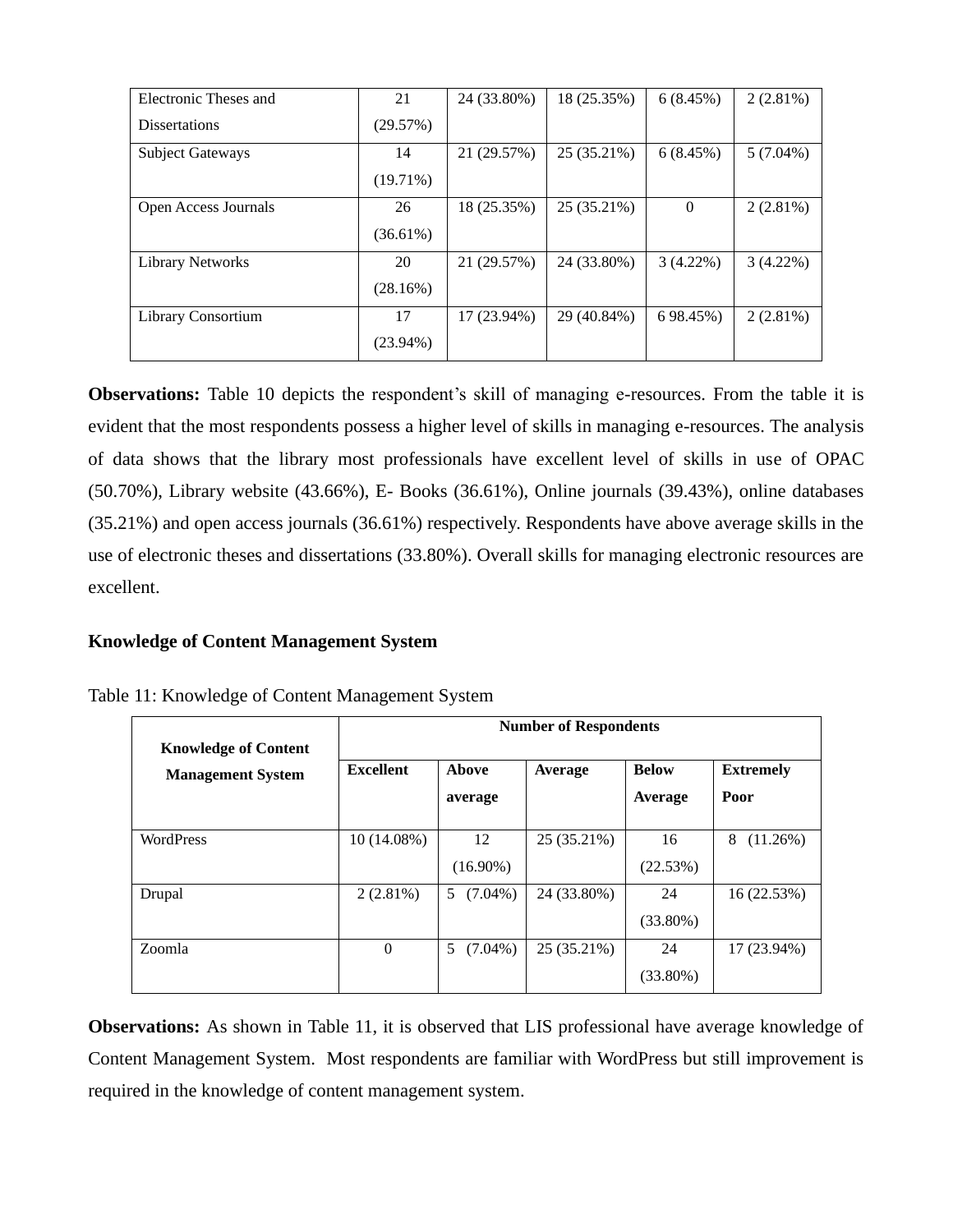## **Knowledge of Citation Creation and Reference Tools**

| <b>Citation creation and</b> | <b>Number of Respondents</b> |             |             |               |                 |
|------------------------------|------------------------------|-------------|-------------|---------------|-----------------|
| reference Tools              | Excellent                    | Above       | Average     | <b>Below</b>  | Extremely       |
|                              |                              | average     |             | Average       | Poor            |
|                              |                              |             |             |               |                 |
| Ref Work                     | 5<br>$(7.04\%)$              | 10 (14.08%) | 30 (42.25%) | (12.67%)<br>9 | 17 (23.94%)     |
| End note                     | (12.67%)<br>9                | 17 (23.94%) | 27 (38.07%) | 10 (14.08%)   | 8 (11.26%)      |
| Mendeley                     | 15 (21.12%)                  | 14 (19.71%) | 29 (40.84%) | $(9.85\%)$    | $(8.45\%)$<br>6 |
| Zotero                       | $(8.45\%)$<br>6              | 12 (16.90%) | 25 (35.21%) | 15 (21.12%)   | 13 (18.30%)     |

Table 12: Knowledge of Citation Creation and Reference Tools

**Observations:** It is observed from Table 12 that LIS professional's skill in citation management tools is average. It is clear that knowledge of Zotero (35.21%), Mendeley (29%), End Note (10 %), and Refwork (9%) each is average to LIS professionals. Hence LIS professionals should acquire skills in Citation management tools.

## **Knowledge of Statistical Packages**

Table 13: Knowledge of Statistical Packages

|                            | <b>Number of Respondents</b> |                 |             |              |                  |
|----------------------------|------------------------------|-----------------|-------------|--------------|------------------|
| <b>Statistical Package</b> | <b>Excellent</b>             | <b>Above</b>    | Average     | <b>Below</b> | <b>Extremely</b> |
|                            |                              | average         |             | Average      | Poor             |
| <b>SPSS</b>                | 7<br>$(9.85\%)$              | 12              | 28          | 15 (21.12%)  | (12.67%)<br>9    |
|                            |                              | $(16.90\%)$     | (39.43%)    |              |                  |
| Excel                      | 24 (33.80%)                  | 24              | $3(4.22\%)$ | 20(28.16%)   | 3<br>$(4.22\%)$  |
|                            |                              | $(33.80\%)$     |             |              |                  |
| R Software                 | $\mathbf{0}$                 | 7<br>$(9.85\%)$ | 21          | 24 (33.80%)  | 19 (26.76%)      |
|                            |                              |                 | (29.57%)    |              |                  |

**Observations:** As clearly visible in Table 13, LIS professionals have skills and competence in Excel with 24% Excellent category, followed by SPSS with 7 %. However, more than 55 per cent of professionals rated R Software in an unknown category. It is inferred that LIS professionals must learn statistical skills.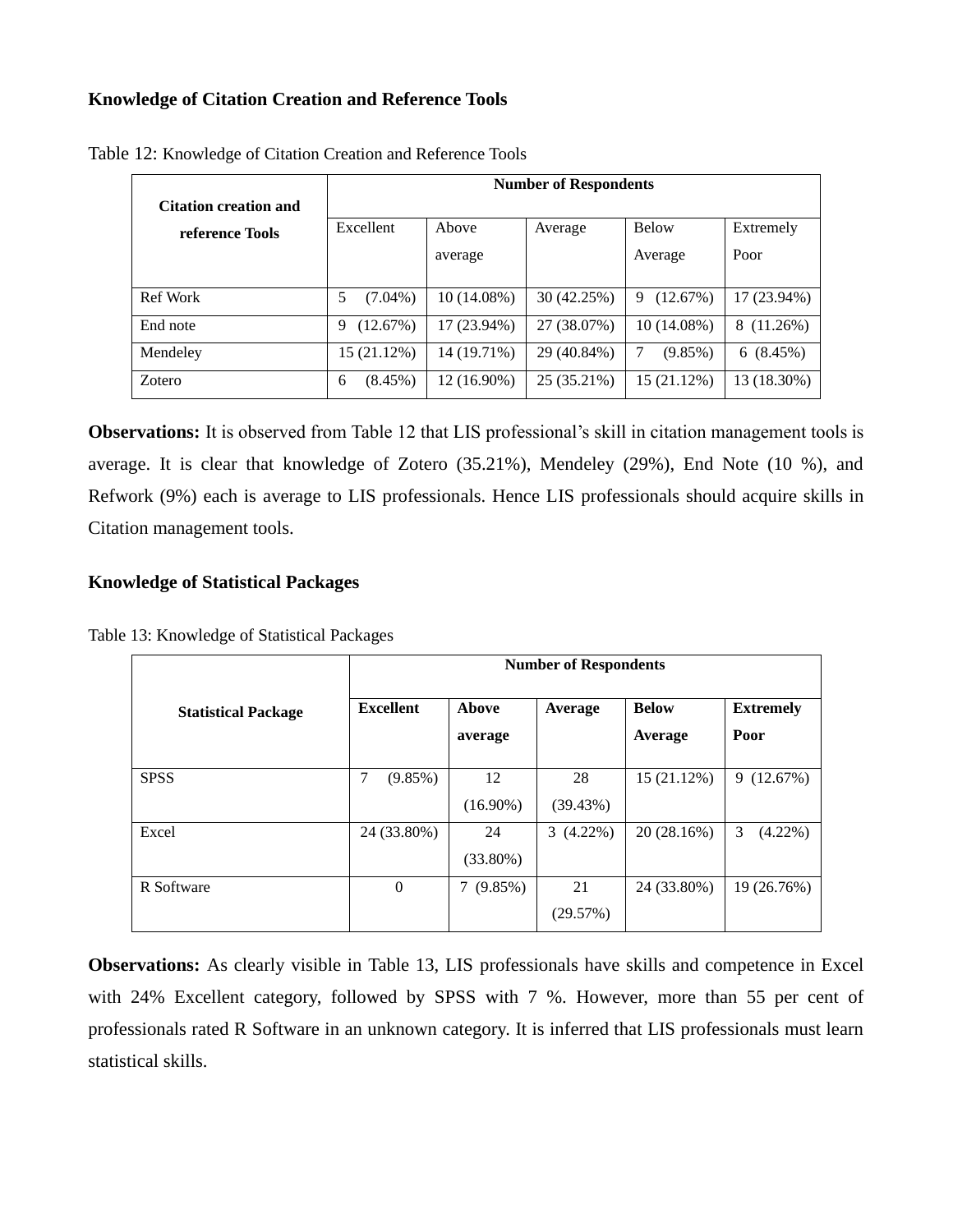## **Skill for Managing ICT Cased Library Services**

|                                   | <b>Number of Respondents</b> |             |             |             |             |
|-----------------------------------|------------------------------|-------------|-------------|-------------|-------------|
| <b>ICT</b> based Library Services | Excellent                    | Above       | Average     | Below       | Extremely   |
|                                   |                              | average     |             | Average     | Poor        |
| Accessing, searching and use      | 26 (36.61%)                  | 26 (36.61%) | 17 (23.94%) | $2(2.81\%)$ | $\Omega$    |
| of electronic resources           |                              |             |             |             |             |
| Electronic document delivery      | 20 (28.16%)                  | 17 (23.94%) | 31 (43.66%) | $1(1.40\%)$ | 2(2.81%)    |
| system                            |                              |             |             |             |             |
| Online indexing and abstracting   | 12 (16.90%)                  | 19 (26.76%) | 29 (40.84%) | 9(12.67%)   | $2(2.81\%)$ |
| services                          |                              |             |             |             |             |
| Inter Library Loan                | 17 (23.94%)                  | 21 (29.57%) | 21 (29.57%) | 6(8.45%)    | 4(5.63%)    |
| Online Bibliographic services     | 14 (19.71%)                  | 22 (30.98%) | 25 (35.21%) | 8 (11.26%)  | 2(2.81%)    |
| Development of Institutional      | $10(14.08\%)$                | 25 (35.21%) | 22 (30.98%) | 10          | 4(5.63%)    |
| Repository                        |                              |             |             | $(14.08\%)$ |             |
| <b>Current Awareness Service</b>  | 21 (29.57%)                  | 18 (25.35%) | 25 (35.21%) | $5(7.04\%)$ | 2(2.81%)    |
| Selective Dissemination of        | 15(21.12%)                   | 20 (28.16%) | 26 (36.61%) | 8 (11.26%)  | 2(2.81%)    |
| <b>Information Service</b>        |                              |             |             |             |             |

Table 14: Skill for Managing ICT Cased Library Services

**Observations:** Table 14 gives the result of analysis of professionals' skills for managing various ICT related library services. Most professionals have excellent skills in accessing, searching and use of edocuments. Respondents have above average skills (35.21%) in development of institutional repository and average skills are shown for Electronic document delivery system (43.66%), online indexing and abstracting services (40.84%), inter library loan (29.57%), and online bibliographic services (35.21%).

## **Constraints in Acquiring Computing Skills**

| <b>Constraints</b>                                                               | <b>Number of Respondents</b> | Percentage $(\% )$ |
|----------------------------------------------------------------------------------|------------------------------|--------------------|
| Inadequate training in ICT applications                                          | 26                           | 36.61              |
| Lack of infrastructure & network facility                                        | 15                           | 21.12              |
| Lack of support from authorities for<br>implementing ICT applications in library | 8                            | 11.26              |
| Lack of budget for ICT                                                           |                              | 15.49              |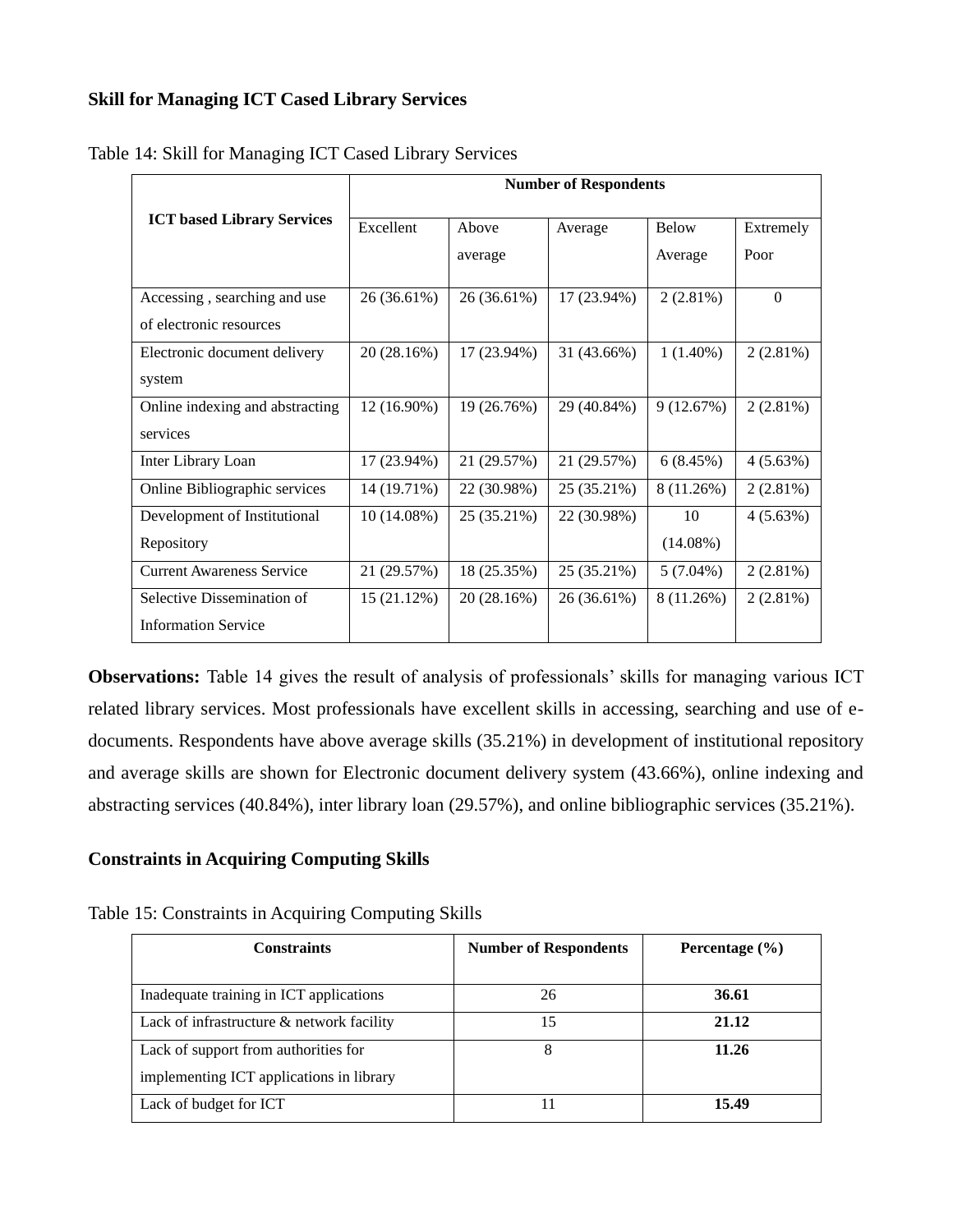| Lack of co-ordination among library staff     | 2.81  |
|-----------------------------------------------|-------|
| Fear of ICT applications                      |       |
| Lack of interest in learning ICT applications | 1.40  |
| Work overload                                 | 11.26 |
| Total                                         | 100   |

**Observations:** Table 15 shows that the majority (36.61%) of the professionals responded that they faced problem due to inadequate training in ICT applications and this followed by 21.12% professionals due to lack of infrastructure and network facility and 15.49% professionals due to lack of budget for ICT. 11.26% of the professionals responded that they feel lack of support from authorities and other 11.26% professionals due to overload of working hours. A very few number 2.81% professionals responded that they faced problem due to lack of Co-ordination among Library Staff. The least 1.40% professionals faced problem due to lack of interest for learning ICT application.

#### **Conclusion and Discussion**

Idea of investigating the library staffs working in the various colleges, institutions, schools and departments of the university of Goa come from the our previous study(Matonkar & Kumar, 2021) which was carried out by taking the students of PES Rajaram and Tarabai's College of Pharmacy at Ponda Goa as a sample. With result of this research, we have gone through this study and results are mesmerising that professionals are having lots of knowledge of computing things and doing significant work in their libraries and library domain. The results show various diversified pictures about library profession and the status of the library professionals in the state. A summary of the observations and results are as Grade Pay, Salary, Designation and Promotion, personal development, training and programme are the major concerns in the profession. Librarians are enthusiastic and passionate learner the result shows. Lots of computing skills professionals have acquired and various services are started by the library professionals without any help of any technology experts. To conclude the this research, there is need of support in the continuous education and training to Library professionals with latest technical knowledge which are required to run the library system efficiently. The derived knowledge shows a picture of required improvements in motivating factors like job status, salary, promotion, designations etc. to be taken with extra care. Libraries are heart of the educational institutions this requires continuous growth in collection, technology, machines and tools and training of the staffs. Along with these required changes library professional must get a computer lab to test and run the required software before starting any service. It found that there is need of a such freedom to check a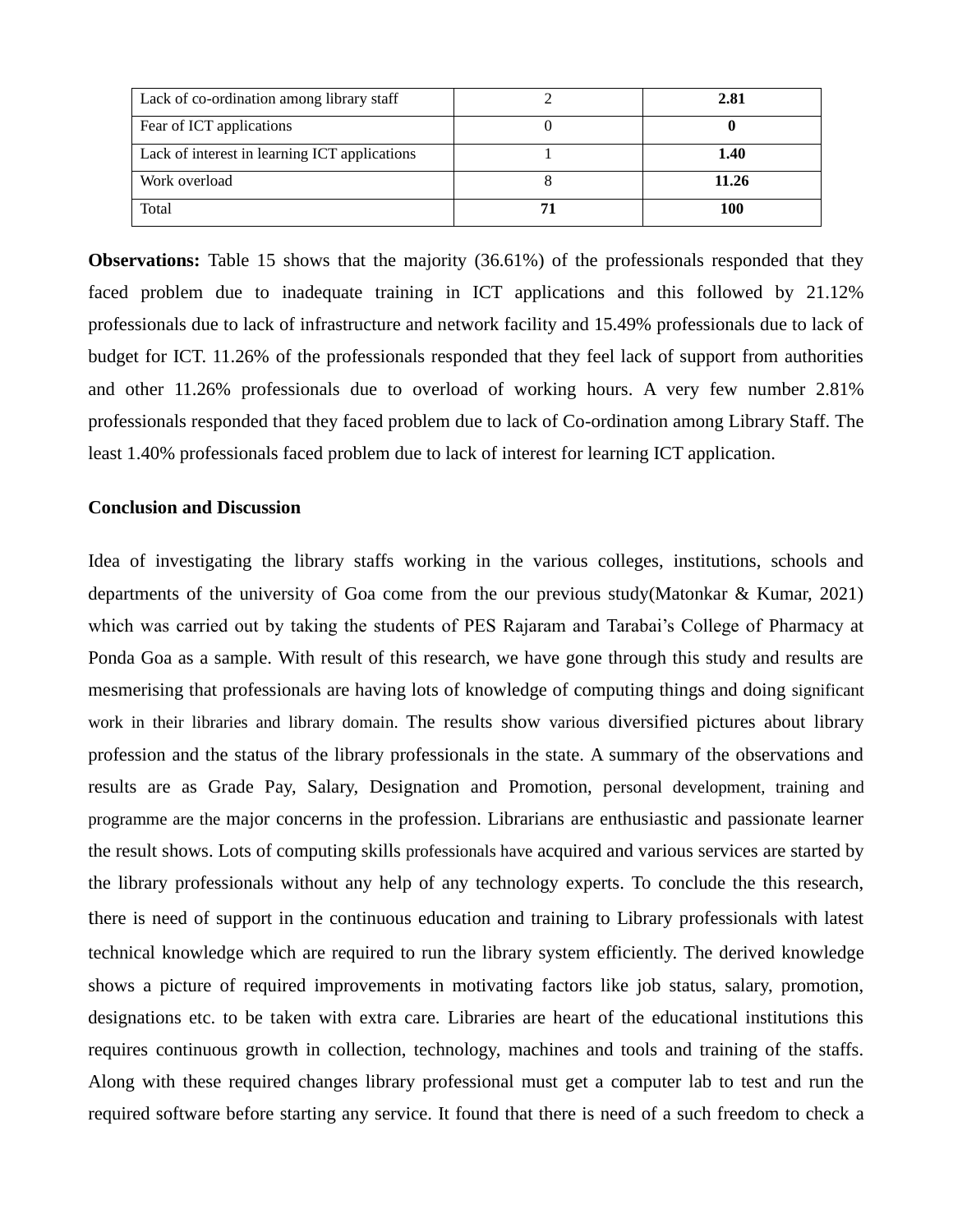software before run. Open Source software requires lots of time, good internet speed, and computers to be tested before implementation either for first time check or while at the updates and upgrades. Open Source software are not a single software that can run smoothly but it depends on lots of dependencies, small packages and software built and hosted at various servers. So, this way to run a library with less subscribed or purchased software, library team should be strong to understand the requirement and availability of software in free-ware and follow the timely updates and upgrades. Self-paced learning can be made stronger with curricula based learning in the universities. Professional motivation behind the learning can be more effective if employee get the rewards on the implementation and saving the money of the organisation. This area of requires more research activities and investigation of the problem and area of improvement.

#### **References:**

- Adeyoyin, S. O. (2005). Information and communication technology (ICT) literacy among the staff of Nigerian university libraries. In *Library Review*. https://doi.org/10.1108/00242530510593443
- Ajala, S. F., & Ayankola, I. A. (2012). *DigitalCommons @ University of Nebraska - Lincoln The Challenges and Frustration Of Software Adoption in Nigeria Libraries : A Survey of Some Selected Libraries*.
- Bajpai, V. K., & Madhusudhan, M. (2019). ICT skills and competencies of library and information science professionals working in College Libraries, University of Delhi: A study. *Library Philosophy and Practice*, *2019*.
- Bansode, S. Y., & Viswe, R. R. (2015). Exploring ICT literacy among library professionals working in university libraries in Marathwada region. *International Journal of Digital Library Services*, *5*(4), 26–43.
- Chigwada, J. P. (2018). Adoption of Open Source Software in Libraries in Developing Countries. *International Journal of Library and Information Services*, *7*(1), 15–29. <https://doi.org/10.4018/ijlis.2018010102>
- C, N. K., & Kumar, D. (2016). ICT Skills for LIS Professional in the Digital Environment. *International Journal of Research in Library Science Indexed*, *2*(2), 55–58.
- Chiemeka, E. (2015). *Extent of Information and Communication Technology Skills Possessed by Librarians in University Libraries in Anambra State ,*. *5*(9), 22–32.